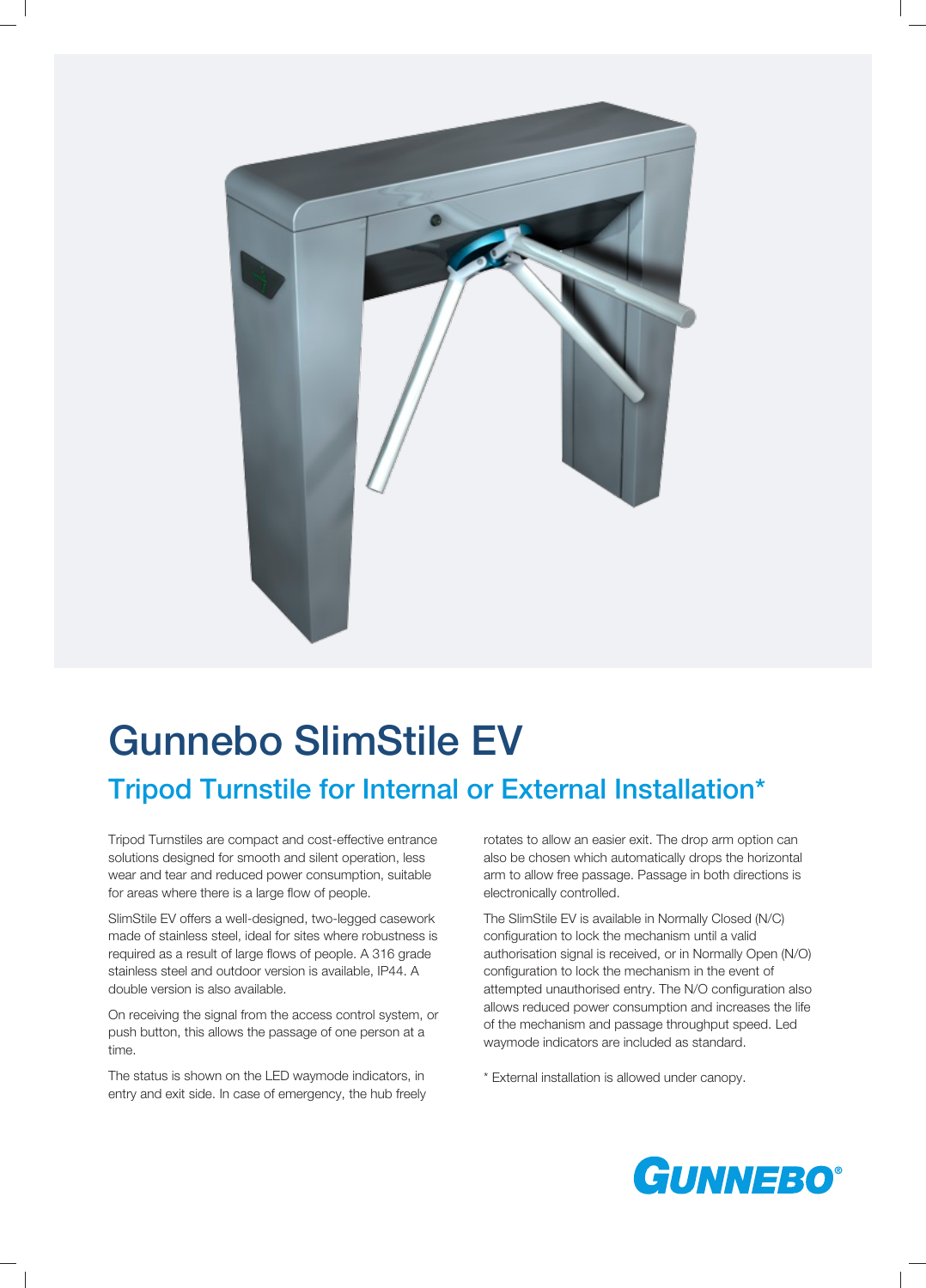# Technical Specifications

#### **Drive**

Hand-operated

#### **Materials**

Casework: 304 grade grained stainless steel Casework lid: 304 grade grained stainless steel Tripod hub: Cast aluminium with painted grey finish Tripod arms: 38mm diameter 480mm 304 polished stainless steel

#### Mechanism

#### Electro-mechanical head mechanism:

- Positive locking action for one passage at a time
- Self-centering mechanism to ensure complete rotation into the home position
- Hyrdraulic damper to ensure smooth operation
- Anti-backup device to prevent reverse rotation once the mechanism has moved 60° from home

#### Power Failure / Fire Alarm

- Either one or both directions can be fail-safe (standard), i.e. rotates freely, or fail lock, i.e. locks in the home position
- Fire alarm emergency input. Input facility available for free voltage contact to effect fail-state
- Mechanism fail state will be the same as power failure choice
- Drop arm option: the horizontal arm drops to create passage for evacuation

#### Interface

#### LL2001Lite microprocessor control logic:

- One input for opening/locking in each direction
- Two protected outputs controlling opening/locking
- Four protected outputs piloting waymode indicators
- Two protected outputs counting passage in either direction
- Two 0V output relays indicating availability of use or counting passage in either direction
- Two open collector NPN outputs to count passage or to indicate availability of use in either direction or to activate the optional drop arm feature
- Serial Port RS485

#### Models

- Single
- Double
- 316 grade stainless steel BA Lite Static Arm

### Technical Data

| Dimensions                  | See details on next page                                                                                                                                     |
|-----------------------------|--------------------------------------------------------------------------------------------------------------------------------------------------------------|
| Power Supply                | 230 Vac 50 Hz or 115 Vac 60 Hz                                                                                                                               |
| Power Rating                | 50VA (stand by 5VA if Normally<br>Open)                                                                                                                      |
| Operating Temperature       | -5 (-10 with heating kit, for Single<br>model) to $+50$ °C (RH 95% not<br>condensing)                                                                        |
| IP rating / MCBF / MTTR     | IP 44 / 10M (12M if NO) cycles /<br>less than 30 min                                                                                                         |
| Flow Rates (approx figures) | Insertion Type Reader: 20<br>passages per minute<br>Swipe Type Reader: 30<br>passages per minute<br>Proximity Reader "Hands Free":<br>40 passages per minute |

### **Options**

| Card reader mounting              |
|-----------------------------------|
| Remote control MP2000             |
| Push button control               |
| Pictograms                        |
| LCD counter                       |
| Drop arm                          |
| 316 stainless steel (single only) |
| Coin acceptor application         |
| Apron infill (glass or steel)     |

#### **Benefits**

- Well-designed two-legged casework made of stainless steel
- Silent operation and reduced power consumption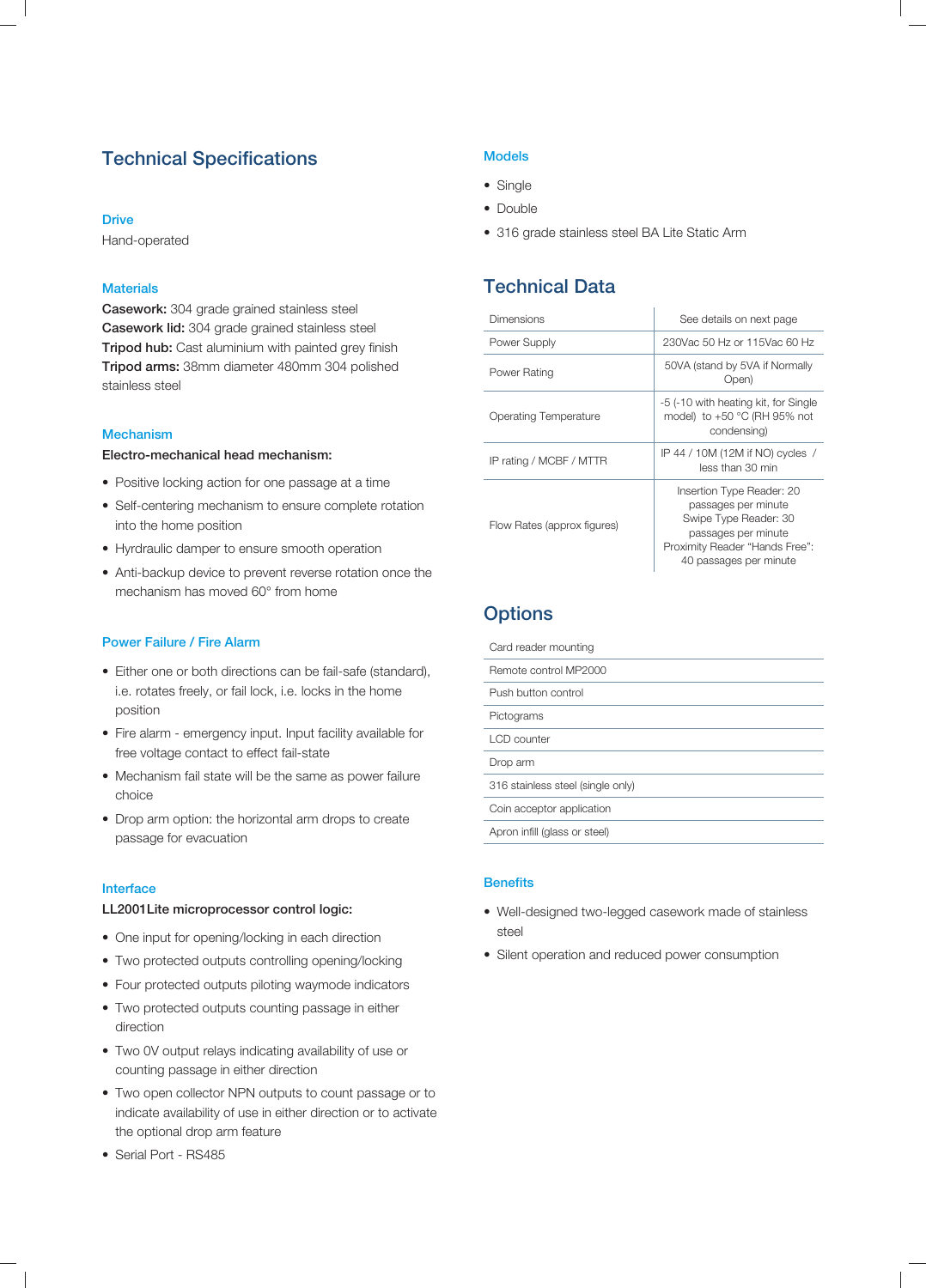# Applications

| Government | Telecommunications | Publishing    |
|------------|--------------------|---------------|
| Retail     |                    | Leisure       |
| Finance    | Banking            | Petrochemical |
| Education  |                    |               |

# Site Preparation

- Product delivered fully assembled, may require lifting equipment.
- Weight: approx. 50 kg (single version) or approx. 95 kg (double version).
- Details on assembly can be found in the instructions.



Important: Any horizontal pipe or conduit running below the Tripod Turnstile must be at least 140mm below FFL. Metal conduit for cables should be raised at least 50mm from foundation. It is the customer's responsibility to ensure the structural integrity and strength of the installation location. The dimensions given in this Product Data Sheet are for information only. In order to prepare the installation site, please refer to your usual Gunnebo Customer Service contact.

Conditions of use: When using Gunnebo's security access control gates, for security and safety reasons, children must be supervised by an adult at all times.